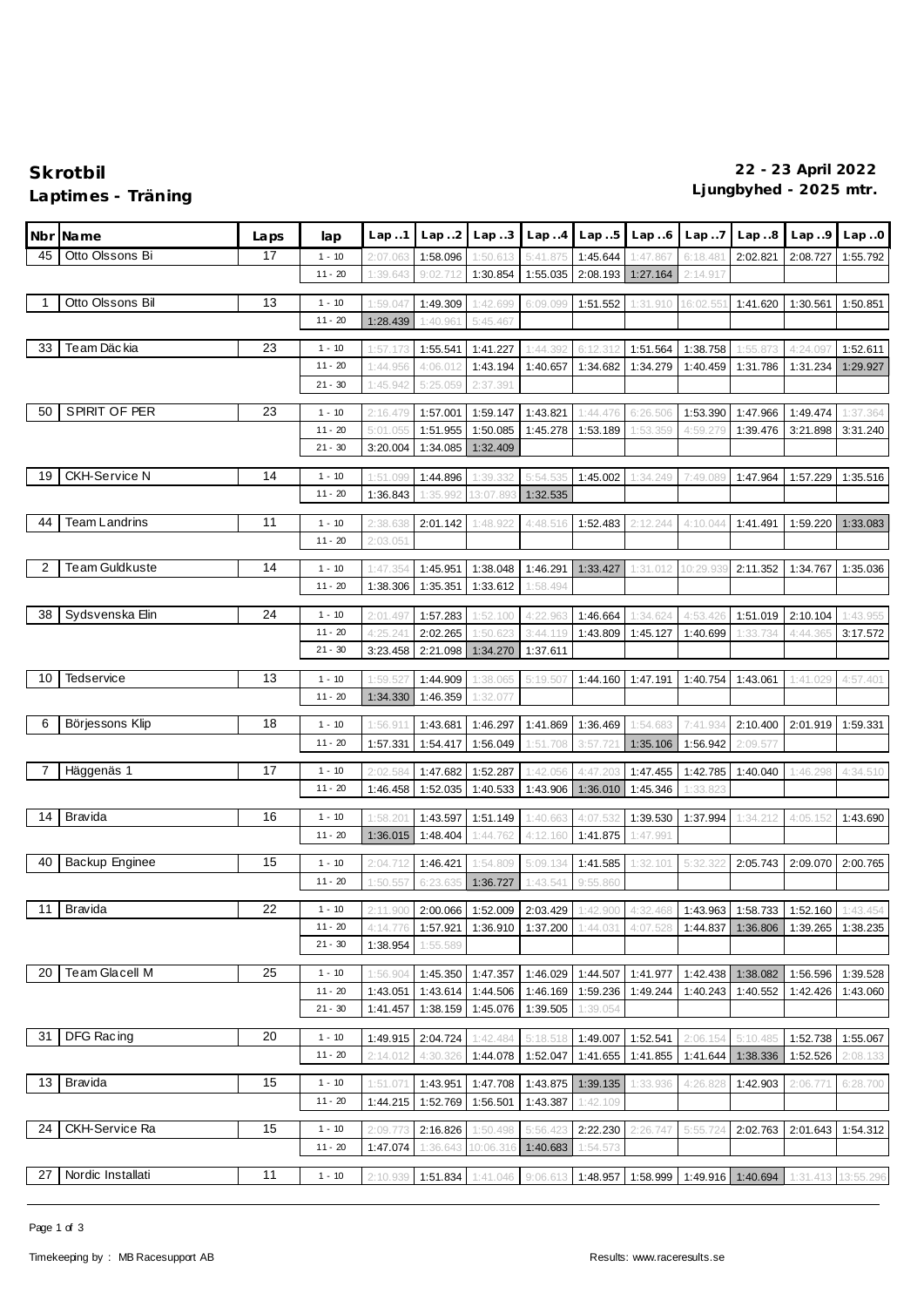## **Ljungbyhed - 2025 mtr. Laptimes - Träning**

| Nbr | Name             | Laps | lap                   | Lap.1                | Lap.2                | Lap.3     | Lap. .4  | Lap.5     | Lap.6                                                                            | Lap.7    | Lap. .8  | Lap.9     | Lap.0     |
|-----|------------------|------|-----------------------|----------------------|----------------------|-----------|----------|-----------|----------------------------------------------------------------------------------|----------|----------|-----------|-----------|
|     |                  |      | $11 - 20$             | 1:43.322             |                      |           |          |           |                                                                                  |          |          |           |           |
| 32  | D-fix P Kran     | 20   | $1 - 10$              | 1:58.547             | 1:57.114             | 1:41.121  | 2:06.668 | 1:46.346  | 2:16.217                                                                         | 2:31.390 | 2:03.434 | 2:01.407  | 1:54.925  |
|     |                  |      | $11 - 20$             | 1:52.017             | 1:55.20              | 5:01.347  | 2:01.523 | 1:46.18   | 3:41.364                                                                         | 1:50.456 | 1:52.339 | 1:46.362  | 2:27.764  |
| 48  | Däckcenter       | 10   | $1 - 10$              |                      | 1:42.240             |           | 2:17.217 | 23:35.788 | 6:39.509                                                                         |          | 3:24.943 | 2:23.482  |           |
|     |                  |      |                       | 9:05.344             |                      | 4:26.736  |          |           |                                                                                  | 3:26.685 |          |           | 1:41.600  |
| 52  | Team Bockarna    | 12   | $1 - 10$              | 2:01.340             | 1:50.669             | 2:02.157  | 1:45.346 | 6:31.052  | 2:04.562                                                                         | 1:48.308 | 1:48.078 | 7:15.20   | 2:25.140  |
|     |                  |      | $11 - 20$             | 1:42.446             | 1:45.475             |           |          |           |                                                                                  |          |          |           |           |
| 25  | J.E              | 11   | $1 - 10$              | 2:05.852             | 1:57.534             | 1:43.654  | 8:03.270 | 1:43.046  | 1:58.103                                                                         | 1:48.655 | 8:55.142 | 1:47.778  | 1:58.107  |
|     |                  |      | $11 - 20$             | 1:40.852             |                      |           |          |           |                                                                                  |          |          |           |           |
| 30  | <b>GT Freaks</b> | 18   | $1 - 10$              | 2:17.609             | 1:54.569             | 2:25.155  | 1:44.025 | 1:45.380  | 6:16.809                                                                         | 2:00.677 | 1:58.312 | 2:06.106  | 7:40.933  |
|     |                  |      | $11 - 20$             | 1:49.803             | 1:50.883             | 1:43.564  | 1:53.794 | 4:30.910  | 1:46.459                                                                         | 2:10.595 | 5:23.869 |           |           |
| 9   | Lambertsson      | 15   | $1 - 10$              | 2:06.249             | 2:13.021             | 1:50.985  | :44.239  | 6:48.485  | 2:12.202                                                                         | 2:17.594 | 1:50.762 | 5:09.42   | 1:56.766  |
|     |                  |      | $11 - 20$             | 1:42.433             | 5:18.400             | 1:44.621  | 1:43.804 | 1:37.933  |                                                                                  |          |          |           |           |
| 8   | Häggenäs 2       | 23   | $1 - 10$              | 2:14.526             | 1:54.466             | 1:54.941  | 1:44.324 | 1:46.373  | 1:31.318                                                                         | 6:31.795 | 2:12.684 | 2:07.332  | 2:06.243  |
|     |                  |      | $11 - 20$             | 2:08.658             | 2:12.234             | 2:00.891  | 2:02.368 | 2:01.432  | 2:03.729                                                                         | 1:57.147 | 2:01.110 | 2:03.660  | 2:02.692  |
|     |                  |      | $21 - 30$             | 1:56.660             | 3:25.579             | 3:04.971  |          |           |                                                                                  |          |          |           |           |
| 46  | Otto Olssons Bi  | 14   | $1 - 10$              | 2:00.118             | 2:17.789             | 1:52.360  | 4:26.890 | 1:46.015  | 1:46.495                                                                         | 4:23.948 | 1:49.900 | 1:59.978  | 6:28.758  |
|     |                  |      | $11 - 20$             | 1:48.600             | 1:44.994             | 1:54.282  | 1:34.671 |           |                                                                                  |          |          |           |           |
|     |                  |      |                       |                      |                      |           |          |           |                                                                                  |          |          |           |           |
| 17  | WTF <sub>1</sub> | 10   | $1 - 10$              | 2:13.369             | 1:53.385             | 1:48.885  | 1:45.719 | 1:49.446  | 5:31.730                                                                         | 1:54.149 | 1:48.666 | 1:51.688  | 1:53.760  |
| 49  | Team Jögge       | 6    | $1 - 10$              | 2:14.233             | 2:00.045             | 2:10.808  | 1:45.964 | 1:55.667  | 1:38.390                                                                         |          |          |           |           |
| 18  | WTF <sub>2</sub> | 11   | $1 - 10$              | 2:50.628             | 2:12.372             | 11:24.039 | 1:49.173 | 8:21.02   | 1:49.222                                                                         | 1:39.88  | 5:50.063 | 1:48.007  | 1:45.984  |
|     |                  |      | $11 - 20$             | 1:45.215             |                      |           |          |           |                                                                                  |          |          |           |           |
| 39  | Backup Enginee   | 8    | $1 - 10$              | 2:08.251             | 1:42.860             | 18:21.82  | 1:57.038 | 1:46.208  | 1:38.743                                                                         | 6:56.395 | 1:36.557 |           |           |
|     |                  |      |                       |                      |                      |           |          |           |                                                                                  |          |          |           |           |
| 5   | Sw edanes        | 12   | $1 - 10$<br>$11 - 20$ | 2:08.651<br>3:28.718 | 2:00.077<br>3:09.769 | 1:57.317  | 7:03.713 | 5:34.119  | 16:12.00                                                                         | 1:46.301 | 1:41.572 | 3:34.817  | 7:36.919  |
|     |                  |      |                       |                      |                      |           |          |           |                                                                                  |          |          |           |           |
| 4   | Gaaasa           | 9    | $1 - 10$              | 2:05.93              | 1:55.234             | 1:47.316  | 1:37.777 | 10:10.896 | 1:57.923                                                                         | 5:05.704 | 1:52.219 | 1:45.106  |           |
| 28  | Cetong Vågen     | 12   | $1 - 10$              | 1:51.008             | 1:47.574             | 1:38.093  | 6:29.546 | 1:57.472  | 2:04.822                                                                         | 1:55.074 | 9:37.401 | 2:01.719  | 1:59.819  |
|     |                  |      | $11 - 20$             | 1:42.051             | 7:33.284             |           |          |           |                                                                                  |          |          |           |           |
| 35  | Skrotåkeriet     | 21   | $1 - 10$              | 2:11.431             |                      |           |          |           | 2:06.874 1:51.781 4:39.476 1:47.881 1:50.491 2:10.378 4:52.704 1:54.954 1:46.291 |          |          |           |           |
|     |                  |      | $11 - 20$             | 4:55.154             | 1:51.694             | 1:52.886  | 4:45.937 | 1:48.910  | 1:35.312                                                                         | 4:52.583 | 3:17.858 | 3:23.827  | 2:24.328  |
|     |                  |      | $21 - 30$             | 1:43.656             |                      |           |          |           |                                                                                  |          |          |           |           |
| 51  | Team Magnaco     | 11   | $1 - 10$              | 2:08.062             | 1:54.964             | 1:49.086  | 1:54.560 | 1:44.138  | 5:42.116                                                                         | 1:48.128 | 1:57.644 | 19:43.769 | 1:48.473  |
|     |                  |      | $11 - 20$             | 1:34.312             |                      |           |          |           |                                                                                  |          |          |           |           |
| 29  | Aim to race      | 11   | $1 - 10$              | 2:16.960             | 2:09.279             | 1:58.350  | 4:13.869 | 1:59.274  | 1:56.695                                                                         | 1:57.848 | 1:45.856 | 4:35.366  | 1:49.400  |
|     |                  |      | $11 - 20$             | 2:55.490             |                      |           |          |           |                                                                                  |          |          |           |           |
|     |                  |      |                       |                      |                      |           |          |           |                                                                                  |          |          |           |           |
| 43  | Team Landrins    | 12   | $1 - 10$<br>$11 - 20$ | 2:17.590             | 1:54.404             | 1:52.628  | 1:49.777 | 1:49.994  | 10:26.923                                                                        | 1:58.132 | 8:43.645 | 1:54.121  | 15:42.823 |
|     |                  |      |                       | 3:08.578             | 3:10.047             |           |          |           |                                                                                  |          |          |           |           |
| 21  | TeamLftg         | 16   | $1 - 10$              | 2:23.021             | 2:07.470             | 5:26.004  | 2:38.590 | 6:01.438  | 2:22.966                                                                         | 5:59.996 | 2:20.731 | 2:01.093  | 6:09.026  |
|     |                  |      | $11 - 20$             | 1:52.327             | 1:44.617             | 7:58.777  | 3:05.382 | 4:46.147  | 4:13.940                                                                         |          |          |           |           |
| 12  | Bravida          | 14   | $1 - 10$              | 2:20.786             | 1:55.917             | 1:48.964  | 4:13.168 | 2:08.348  | 2:07.239                                                                         | 6:07.447 | 2:08.994 | 2:01.014  | 4:51.153  |
|     |                  |      | $11 - 20$             | 2:03.732             | 1:52.932             | 1:52.906  | 1:46.163 |           |                                                                                  |          |          |           |           |